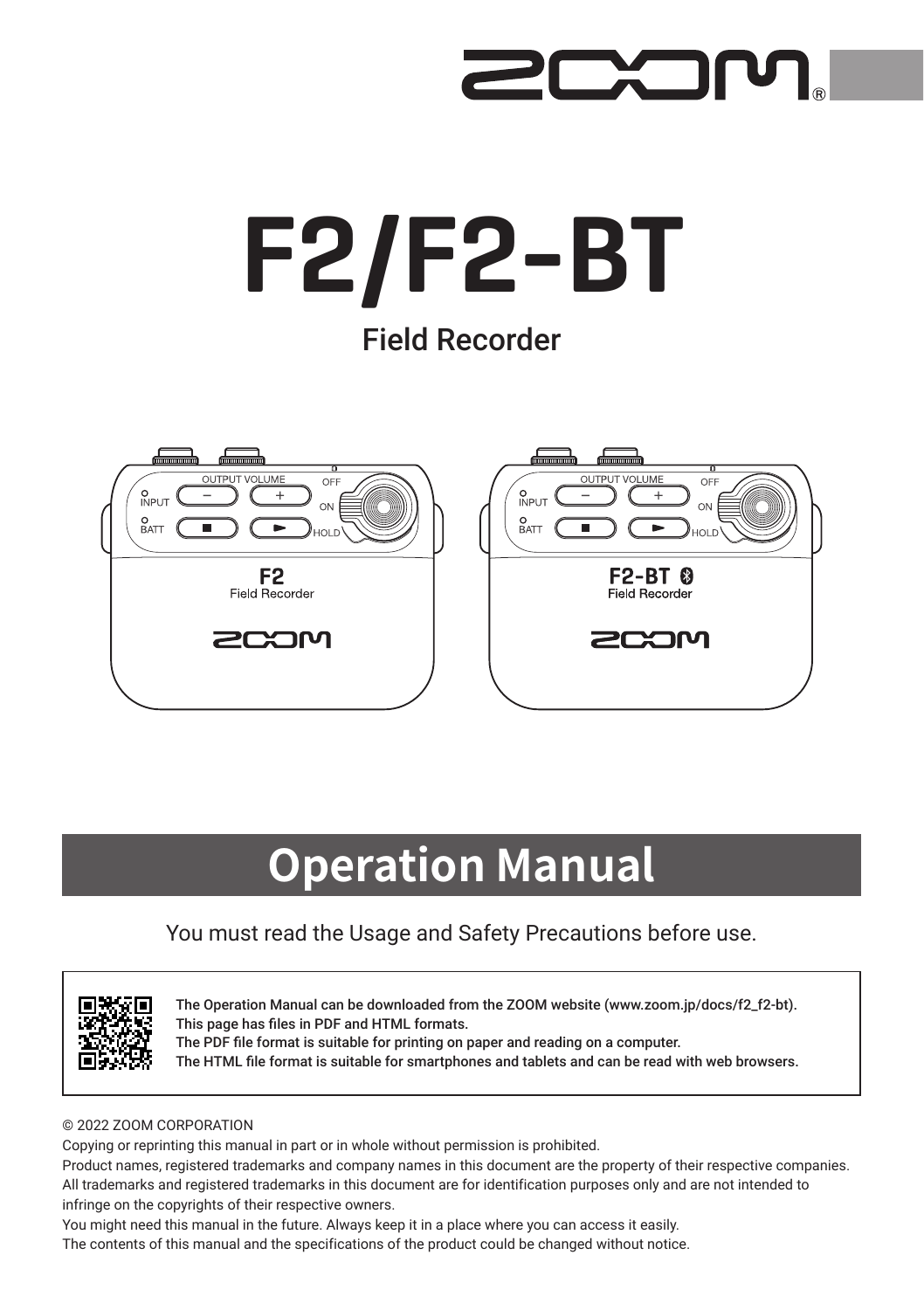### Contents

| Connecting to a smartphone/tablet and using F2 Control for remote control (F2-BT only)  9 |  |
|-------------------------------------------------------------------------------------------|--|
|                                                                                           |  |
|                                                                                           |  |
|                                                                                           |  |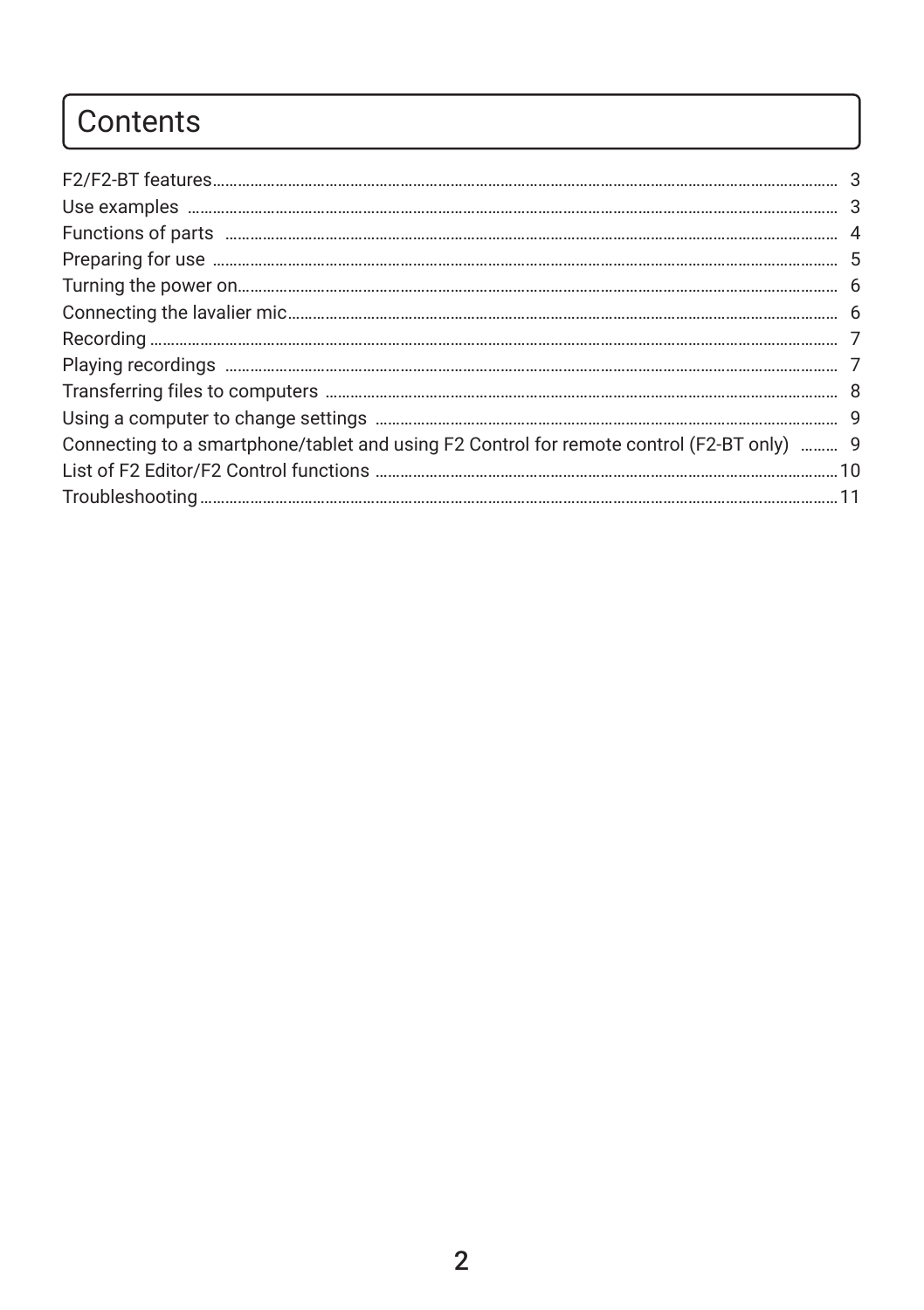### <span id="page-2-0"></span>F2/F2-BT features

With a dual A/D converter circuit and support for 32-bit float WAV files, recording with the highest audio quality is possible.

### ■ Dual A/D converter circuit

The input circuit has two A/D converters with different input gains. Recording with high audio quality is possible without adjusting the gain whether the input sound is loud or quiet.

### ■ 32-bit float WAV files

Recording with 32-bit float WAV file formats allows audio quality to be retained when editing.



• Wide dynamic range • Recording level always optimal



• High resolution even for quiet sounds



• Waveforms can be restored to unclipped states

### Use examples



Since input gain adjustment is unnecessary, recording can be started by pressing a single button after putting the mic on.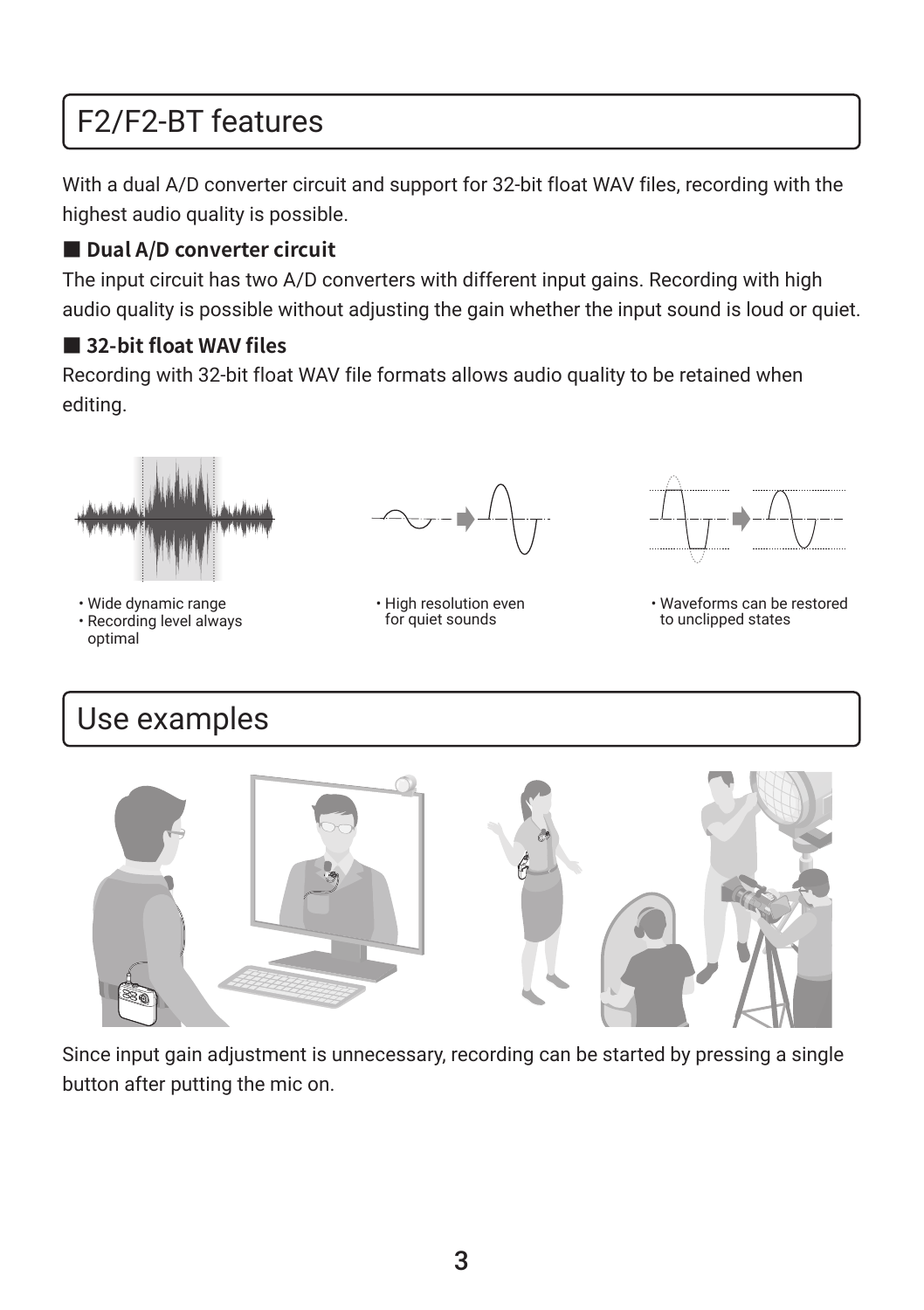### <span id="page-3-0"></span>Functions of parts

### **■ Front**



### **■ Back**



according to the remaining battery charge.

#### **② INPUT LED**

This lights according to the input level through the INPUT jack.

**③ OUTPUT VOLUME −/+ buttons** Use these to adjust the output volume. Raising the volume too much could cause the monitored sound to become distorted, but the recorded data will not be distorted.

#### **④ REC/PLAY LED**

This lights during recording and playback.

**⑤ Power switch**

Use this to turn the power ON/OFF and to disable button operation.

**⑥ REC button**

Use this to start/stop recording.

**⑦ Play button**

Use to play recorded files.

**⑧ Stop button**

Press to stop playback of recorded files.

### **⑨ Battery compartment cover**

Remove when installing or removing batteries.

#### **⑩ Belt clip**

**⑪ microSD card slot** Insert a microSD card here.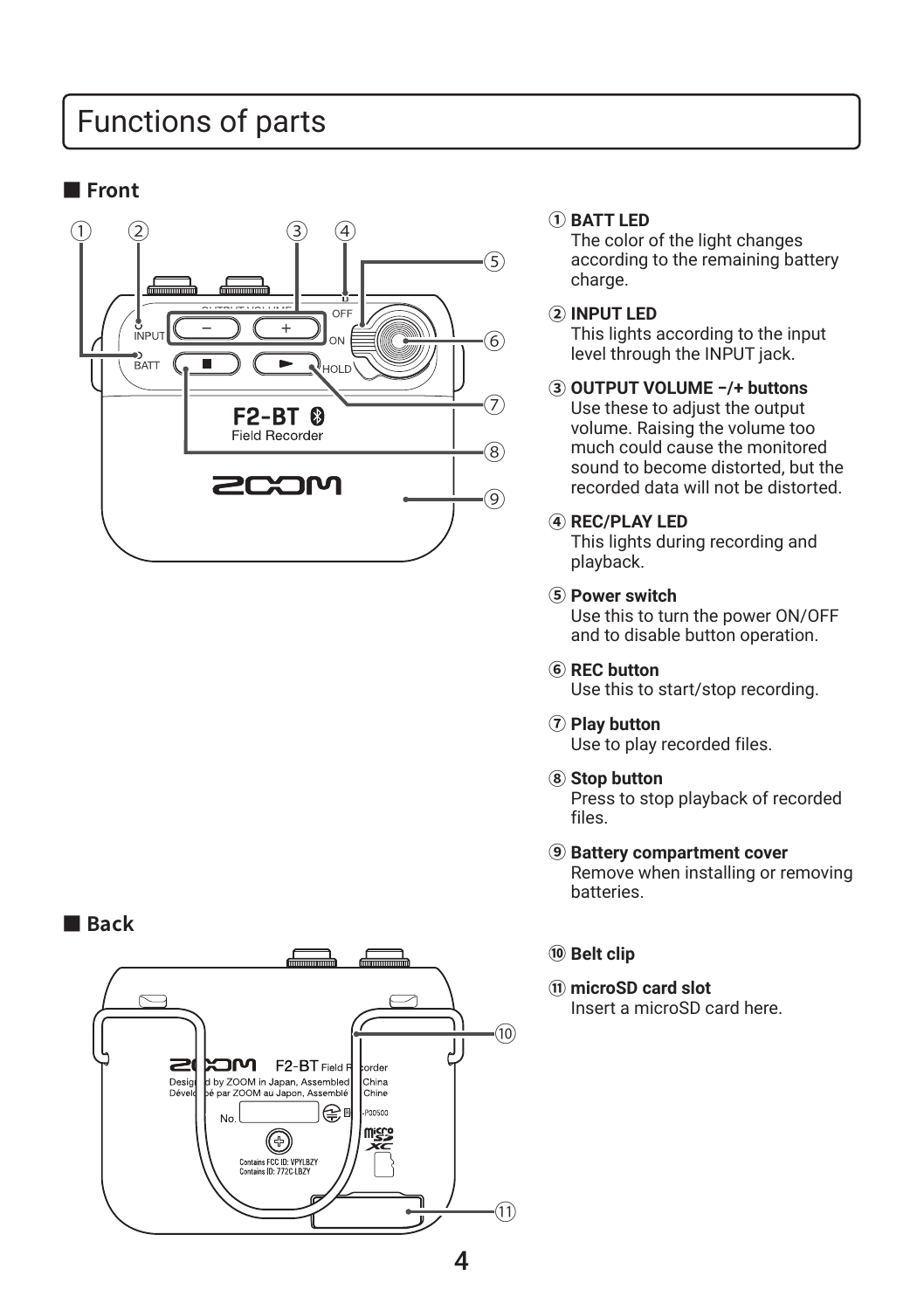### <span id="page-4-0"></span>**■ Top**



### **① DC 5V (USB Type-C) connector**

- A dedicated AC adapter (ZOOM AD-17) can also be connected here to use AC power.
- This can also be connected to a computer for use. Files can be moved, and F2/F2-BT settings can be made using the F2 Editor app.
- **② OUTPUT jack** Connect headphones, for example, here.
- **③ INPUT jack** Connect a lavalier mic here.

### Preparing for use

In order to use an F2/F2-BT, an application must be installed on a computer and initial settings for it must be made. See [page 9](#page-8-0) for details about installing the application.

### **■ Turn the power on**

After turning the power off, open the battery compartment cover and install batteries. When the power is on, the remaining battery charge can be checked with the BATT LED.

| OUTHUT VOLUME<br>OFF<br>Pour<br>÷<br>÷<br>ces<br>8 <sub>TT</sub><br>Ξ<br>$\sim$<br>ò. |
|---------------------------------------------------------------------------------------|
| $2 - BT$<br>'nМ<br>a                                                                  |
|                                                                                       |

| <b>BATT LED</b>        | Remaining<br>battery charge |  |
|------------------------|-----------------------------|--|
| Lit green              | Full                        |  |
| Lit orange             |                             |  |
| <b>Blinking orange</b> |                             |  |
| <b>Blinking red</b>    | Empty                       |  |



AAA batteries

### **HINT**

An AD-17 AC adapter can also be used.

### **NOTE**

- Use only one type of batteries (alkaline, NiMH or lithium) at a time.
- If the BATT LED does not light after the power is turned on, set the power to OFF and install new batteries.
- After installing the batteries, set the battery type correctly. Use F2 Editor or F2 Control (F2-BT only) to set this.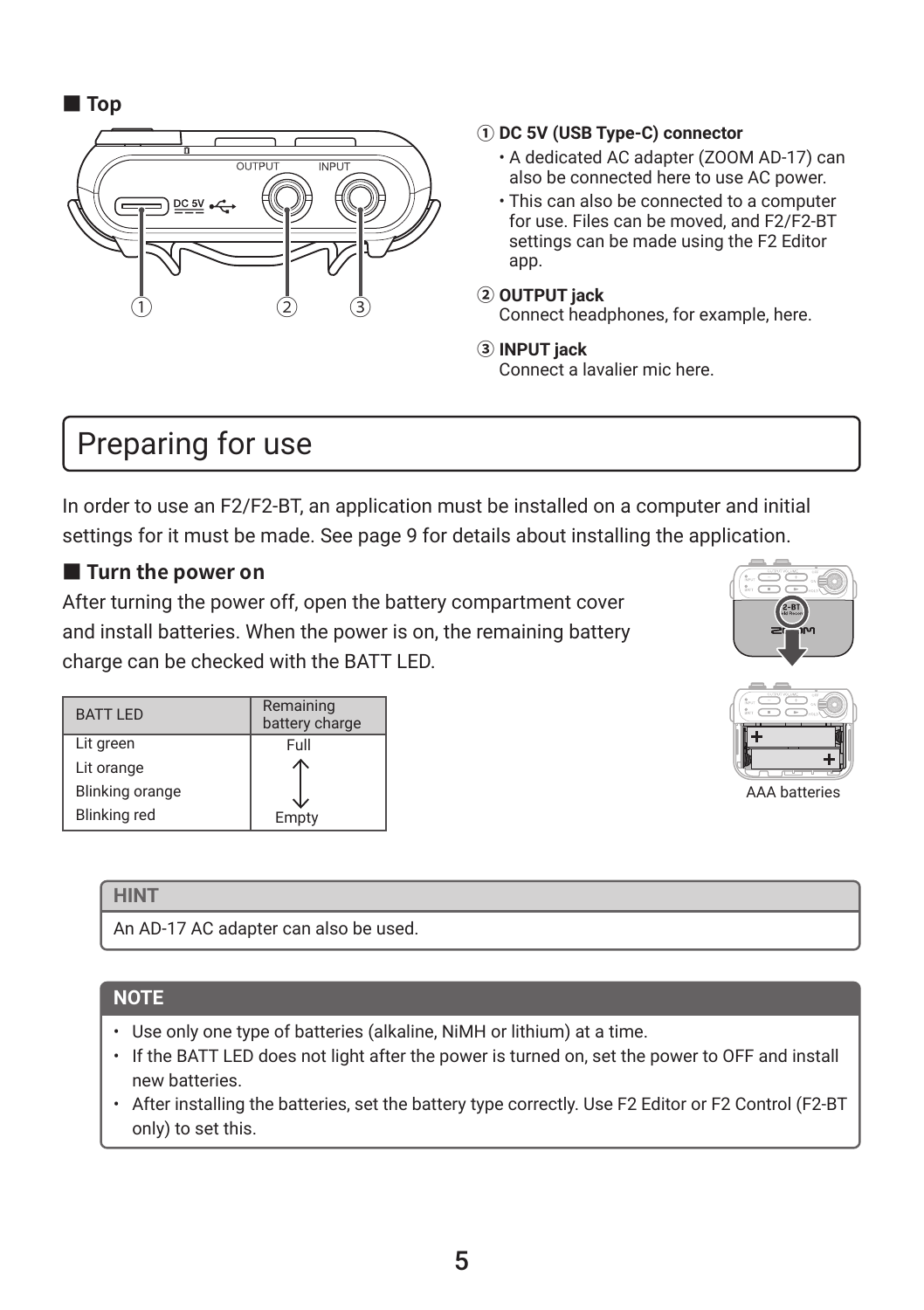### <span id="page-5-0"></span>**■ Insert a microSD card**

After turning the power off, open the microSD card slot cover and insert a card.

To remove a microSD card, push it further into the slot and then pull it out.



### **NOTE**

- Always make certain that the power is off when inserting or removing a microSD card. Inserting or removing a card while the power is on could result in data loss.
- When inserting a microSD card, be sure to insert the correct end with the top side up as shown.
- Recording and playback are not possible when a microSD card is not loaded.
- Use F2 Editor to format microSD cards.



### Connecting the lavalier mic

- **1.** Attach the windscreen and the clip to the lavalier mic.
- **2.** Connect the lavalier mic to the INPUT jack, and tighten the screw lock.

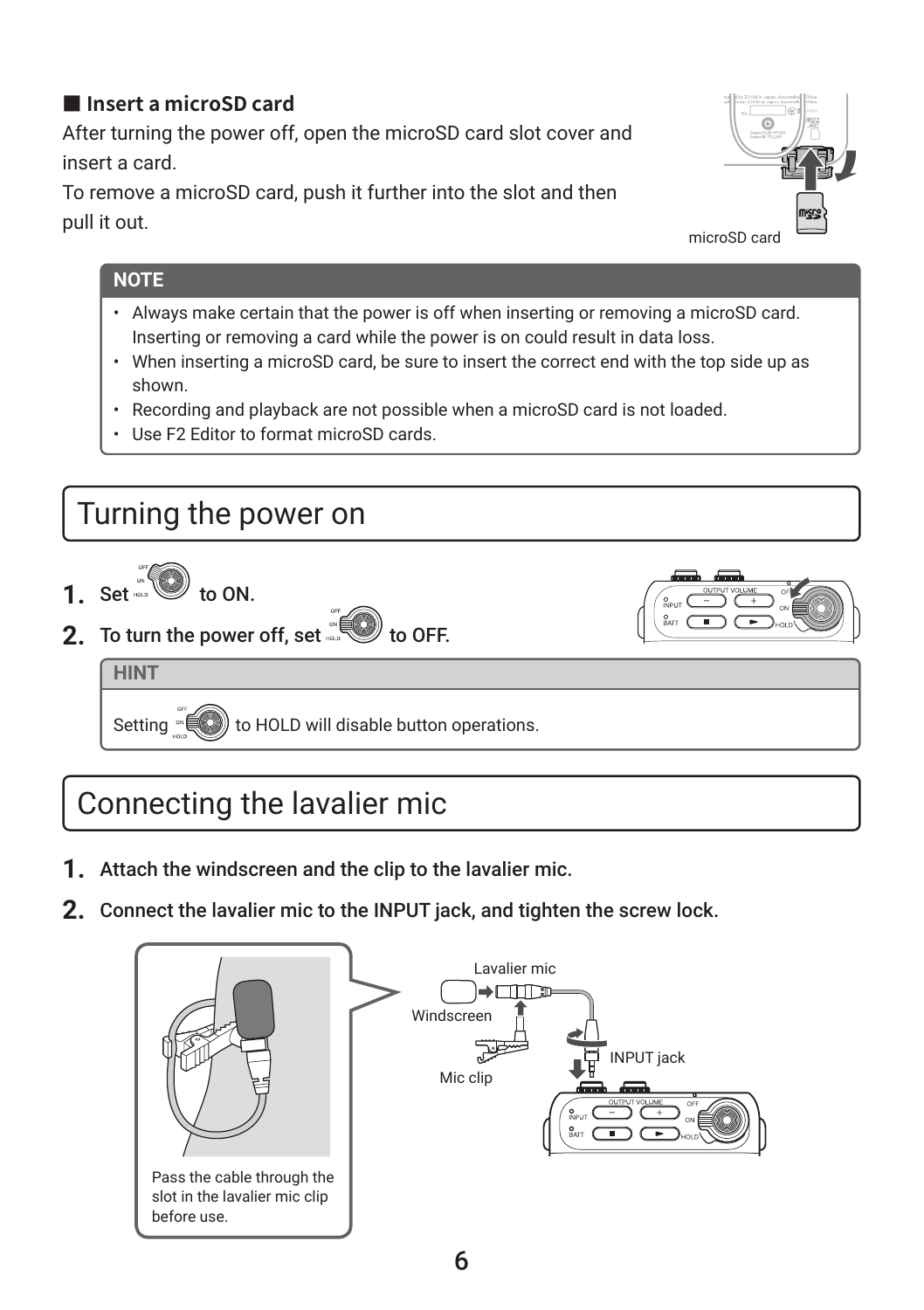### <span id="page-6-0"></span>**HINT**

- Mics without screw locks can also be connected.
- The INPUT LED lights green according to the input level. If the input level is too high, it will blink red.

### **NOTE**

- The INPUT jack always supplies plug-in power (2.5 V).
- Check the power specifications before using a mic made by a different company.
- Do not connect a device that does not support plug-in power.



### REC button

### **NOTE**

During recording, the REC/PLAY LED lights red.

### Playing recordings

- **1.** Connect headphones, for example, to the OUTPUT jack.
- 2. Press  $\left(\frac{P}{P}\right)$
- **3.** Press  $\Box$  to stop playback.





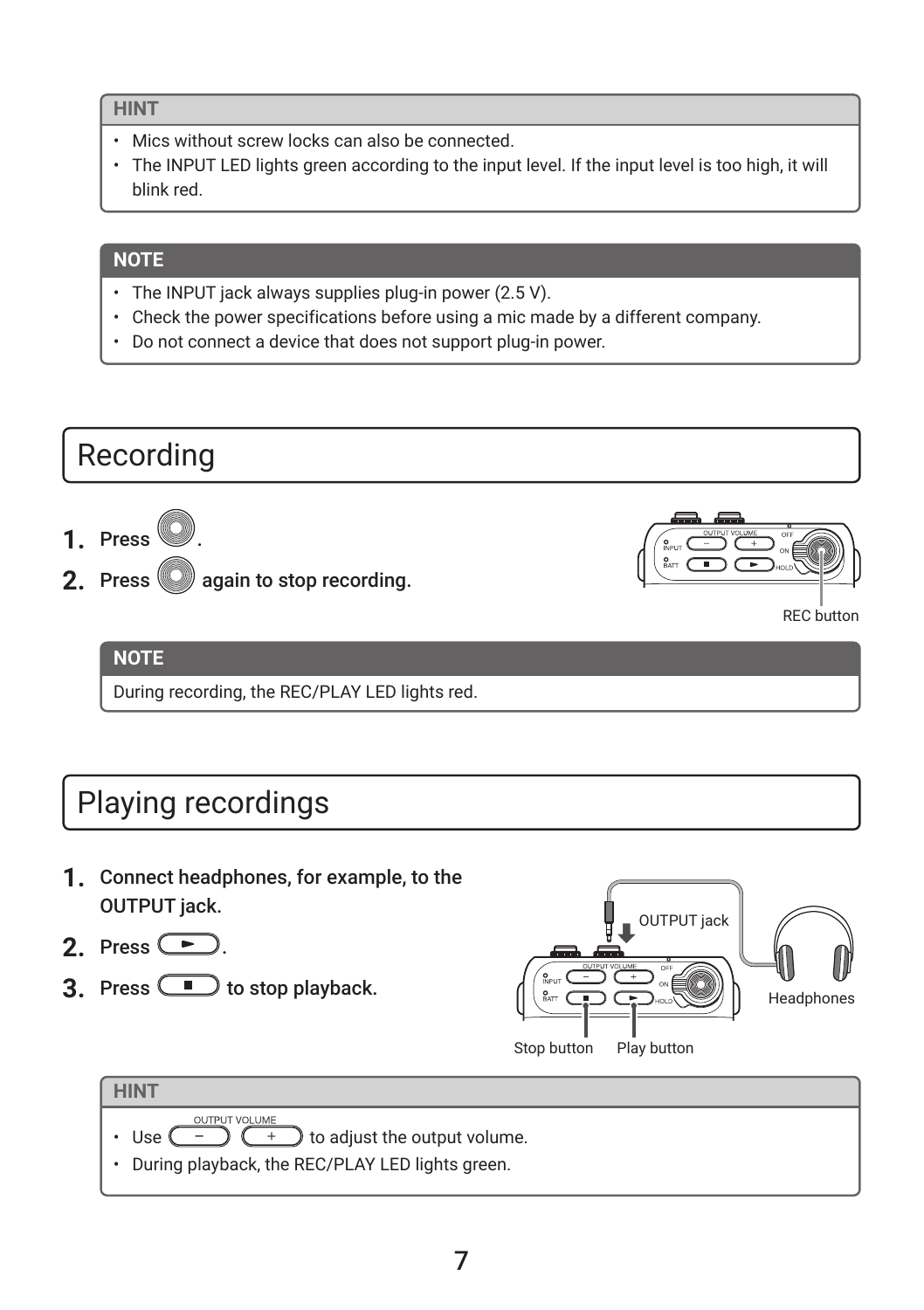### <span id="page-7-0"></span>Transferring files to computers

- **1.** Turn the F2/F2-BT power on.
- **2.** Use a USB cable to connect the F2/F2-BT and the computer.



- **3.** Use the computer to transfer the necessary files.
- **4.** When you want to disconnect, use the computer to end the USB connection with the F2/F2-BT.

### **■ F2/F2-BT folder and file structure**

When recording with an F2/F2-BT, folders and files are created on microSD cards in the following manner.

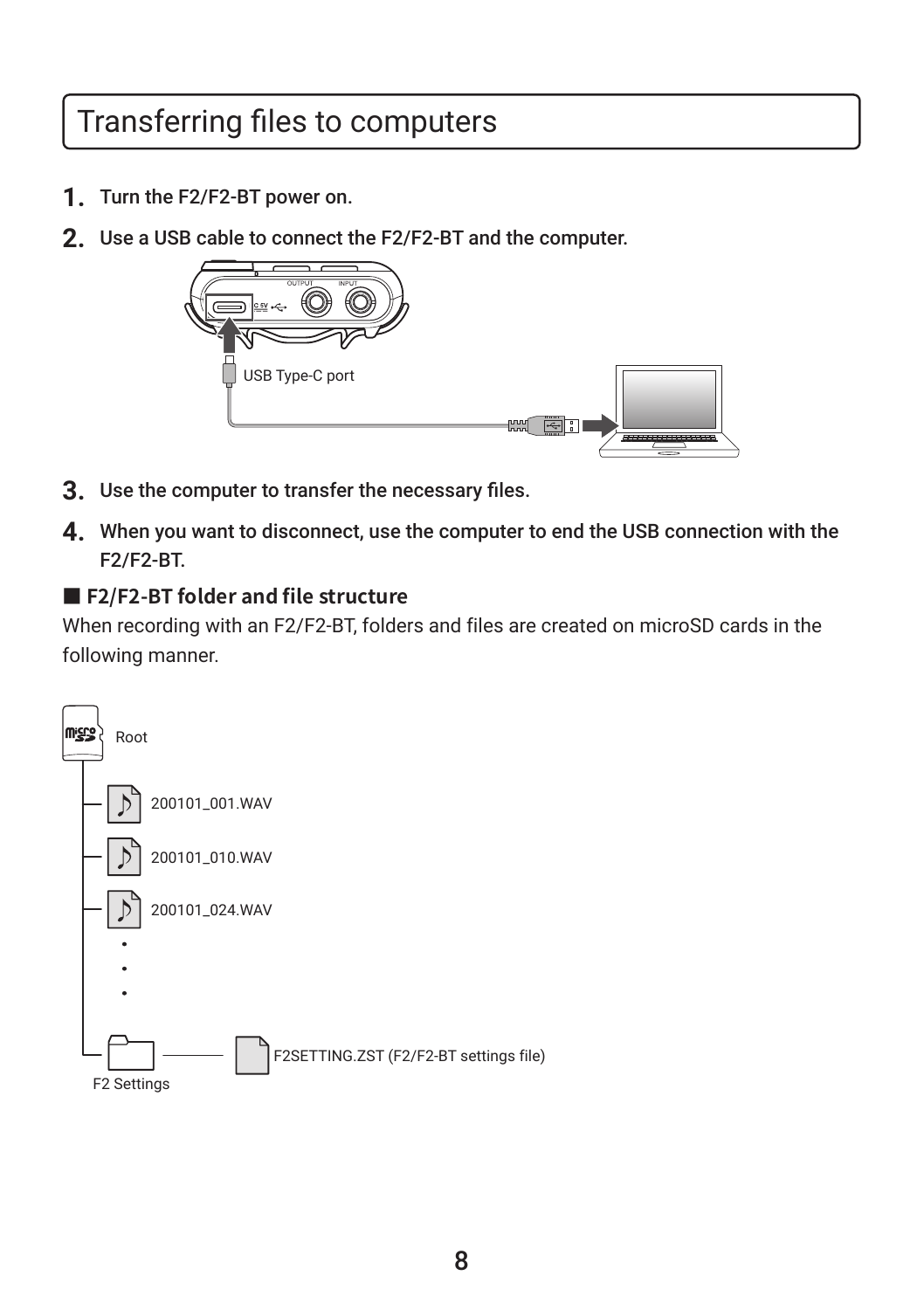### <span id="page-8-0"></span>Using a computer to change settings

**1.** Install F2 Editor on the computer.

This can be downloaded from the ZOOM website [\(zoomcorp.com\)](http://zoomcorp.com).

- **2.** Turn the F2/F2-BT power on.
- **3.** Use a USB cable to connect the F2/F2-BT and the computer.



**4.** Launch F2 Editor, and change the F2/F2-BT settings.

**NOTE**

Connection with a computer is not possible during recording or playback.

Connecting to a smartphone/tablet and using F2 Control for remote control (F2-BT only)

- **1.** Install the F2 Control app from the App Store or Google Play on the smartphone/ tablet.
- **2.** Turn the F2-BT power on.
- **3.** Launch F2 Control on the smartphone/tablet.

When F2 Control launches, a Bluetooth device list will appear. Tap the device name/ID to connect to the F2-BT.

The REC/PLAY LED will light orange on the F2-BT connected to F2 Control.

**4.** Use F2 Control to operate and set the F2-BT.

### **NOTE**

Connection with F2 Control is not possible when connected to a computer.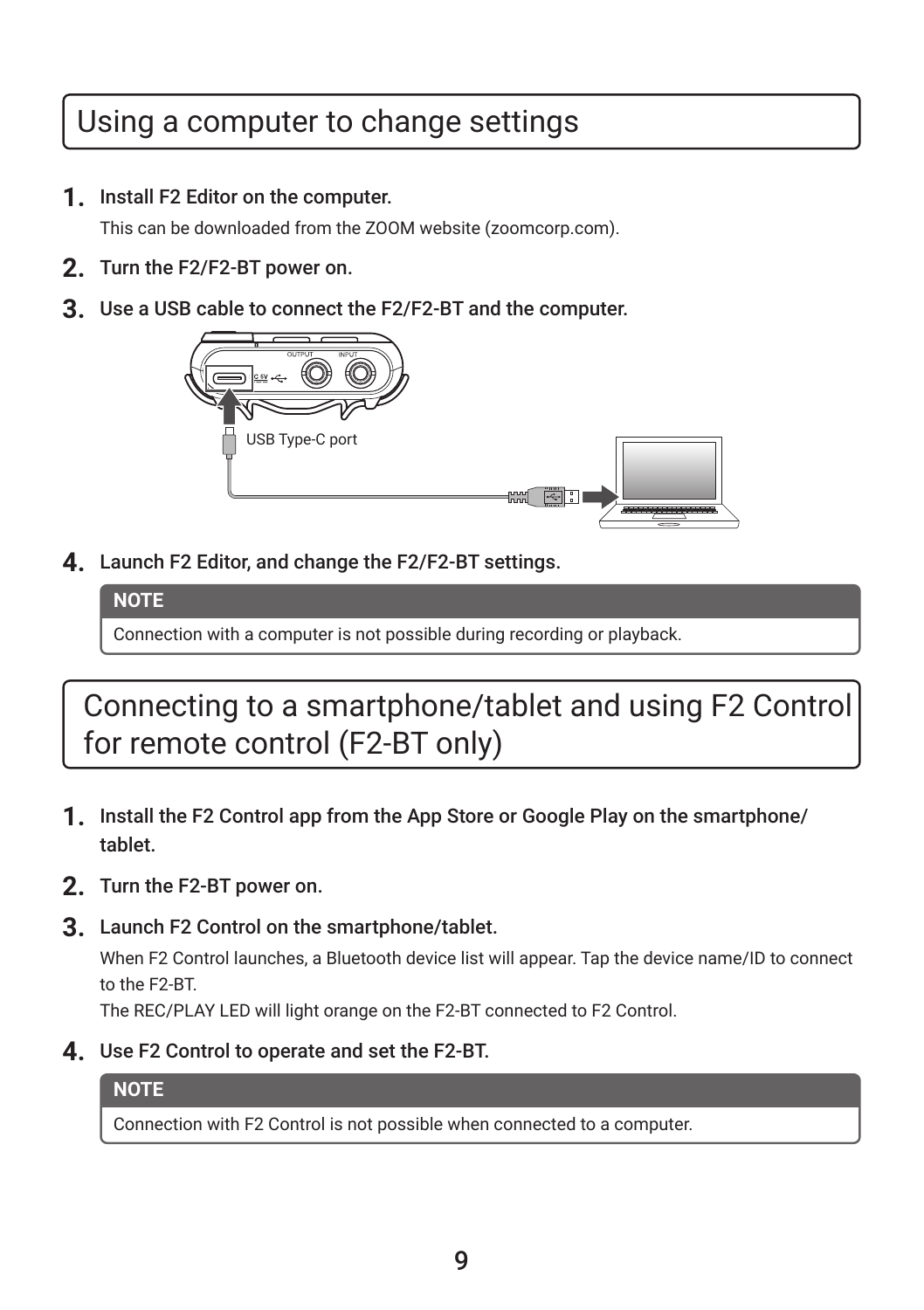### <span id="page-9-0"></span>List of F2 Editor/F2 Control functions

| <b>Function</b>                         | <b>Explanation</b>                               | <b>F2 Editor</b> | <b>F2 Control</b> |
|-----------------------------------------|--------------------------------------------------|------------------|-------------------|
| Record/play/stop                        | Control record, play, stop and other operations  |                  | ✓                 |
| Remaining battery charge<br>display     | Check remaining battery charge                   |                  | ✓                 |
| Recording/playback file<br>name display | Check name of file being recorded/played         |                  | ✓                 |
| Elapsed recording time<br>display       | Check elapsed recording time                     |                  | ✓                 |
| Recordable time display                 | Check remaining recordable time                  |                  | ✓                 |
| Level meter display                     | Check input level (level meter)                  |                  | $\checkmark$      |
| Error message display                   | Check error content                              |                  | $\checkmark$      |
| Lo Cut                                  | Set low-cut function                             | $\checkmark$     | ✓                 |
| Output Volume                           | Adjust output volume                             | $\checkmark$     | $\checkmark$      |
| Rec Format                              | Select recording format                          | $\checkmark$     | $\checkmark$      |
| Rec File Name                           | Set recording file name                          | $\checkmark$     | ✓                 |
| <b>User Defined Name</b>                | Edit text used for file name                     | $\checkmark$     | ✓                 |
| Rec File Note                           | Edit note for recording file                     |                  | ✓                 |
| Date/Time                               | Set date and time added to recording files       | $\checkmark$     | ✓                 |
| <b>Battery Type</b>                     | Select type of battery                           | $\checkmark$     | $\checkmark$      |
| <b>Bluetooth Function</b>               | Select function to use by Bluetooth              | $\checkmark$     |                   |
| <b>Forget Device</b>                    | End pairing with timecode synchronization device | $\checkmark$     |                   |
| Auto Power Off                          | Set time until power turns off automatically     | $\checkmark$     | $\checkmark$      |
| <b>Factory Reset</b>                    | Reset to factory default settings                | $\checkmark$     |                   |
| SD Card Format                          | Format microSD card for use                      | $\checkmark$     | $\sqrt{*}$        |
| Finder                                  | Check files on microSD card                      |                  | ✓                 |
| Rename                                  | Change names of recorded files                   |                  | $\checkmark$      |
| <b>Note</b>                             | Edit notes of recorded files                     |                  | $\checkmark$      |
| Version                                 | Check firmware version                           | √                | ✓                 |

\*This function is enabled in F2-BT firmware version 1.2 and later.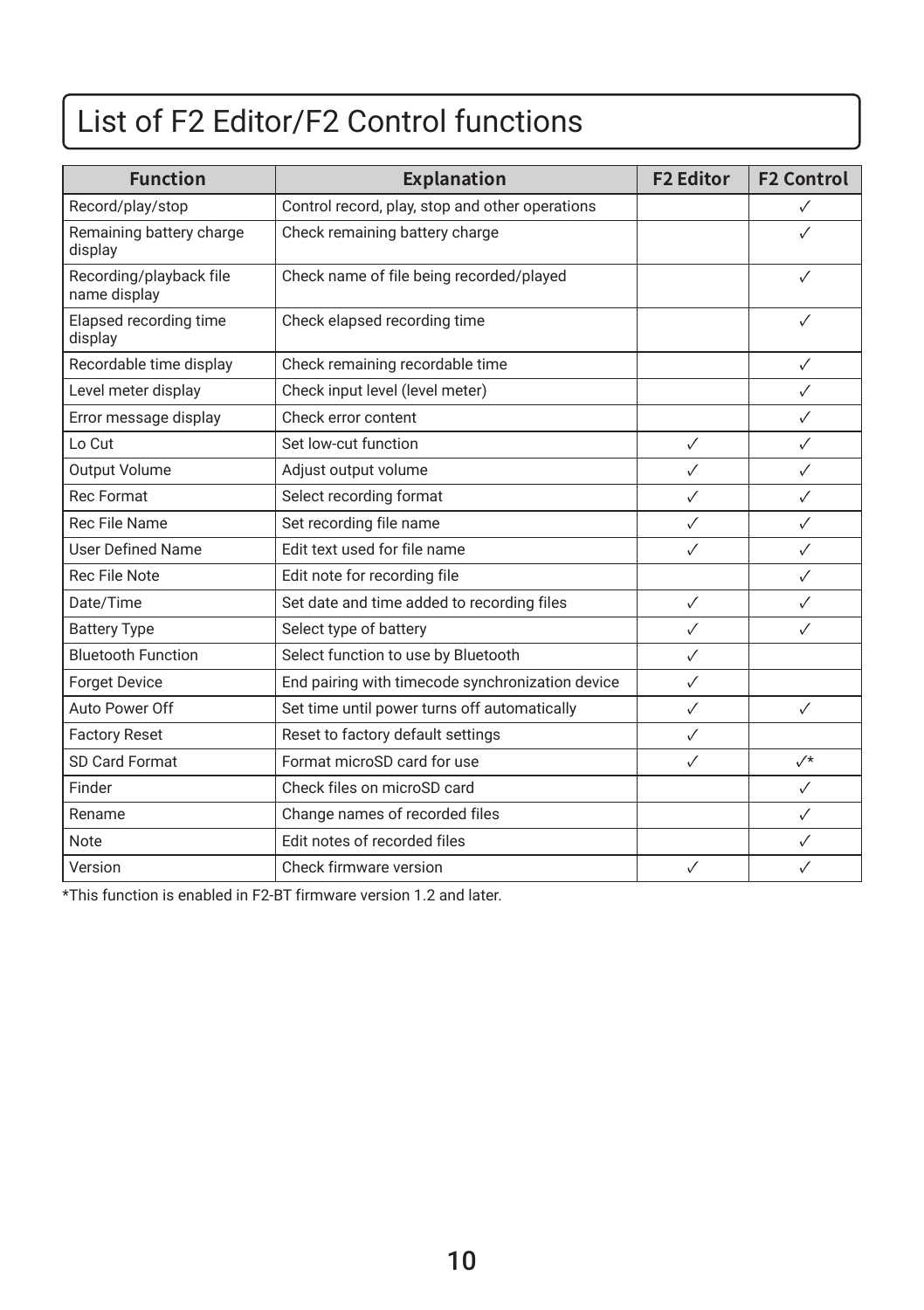### <span id="page-10-0"></span>Troubleshooting

### ■ Recording and playback

#### Recording is not possible

Confirm that the REC/PLAY LED is lit red. Confirm that the microSD card has open space. If the HOLD function is on, button operations will be disabled. Disable the HOLD function.

#### Recorded sound cannot be heard or is very quiet

Confirm that the REC/PLAY LED is lit green during playback.

#### There is no sound or output is very quiet

Confirm that the REC/PLAY LED is lit green during playback. Check the connections to the monitoring system and its volume setting. Confirm that the volume of the F2/F2-BT is not too low.

### **■ Other issues**

#### The unit is not recognized by a computer connected using a USB cable

Confirm that the operating system is compatible.

#### Cannot connect with a Bluetooth device

Use F2 Editor to check the Bluetooth function setting.

#### Battery operation time is short

Making the following settings could increase the battery operation time.

• Use F2 Editor to set the power supply used correctly.

• Disconnect any unneeded plug from the OUTPUT jack, for example.

#### Cannot add the correct date and time to recording files

Use F2 Editor or F2 Control (F2-BT only) to set the date and time correctly. If the power is not supplied for a long time, the date and time data stored in the unit will be reset. Set them again.

iPadOS is a trademark or registered trademark of Apple Inc.

App Store is a service mark of Apple Inc.

iOS is a trademark or registered trademark of Cisco Systems, Inc. in the USA and other countries and is used under license. Android and Google Play are trademarks of Google LLC.

The Bluetooth® word mark and logo are registered trademarks of Bluetooth SIG, Inc., and these marks are used under license by Zoom Corporation. Other trademarks and trade names are the property of their respective companies.

Recording from copyrighted sources, including CDs, records, tapes, live performances, video works and broadcasts, without permission of the copyright holder for any purpose other than personal use is prohibited by law. Zoom Corporation will not assume any responsibility related to infringements of copyrights.